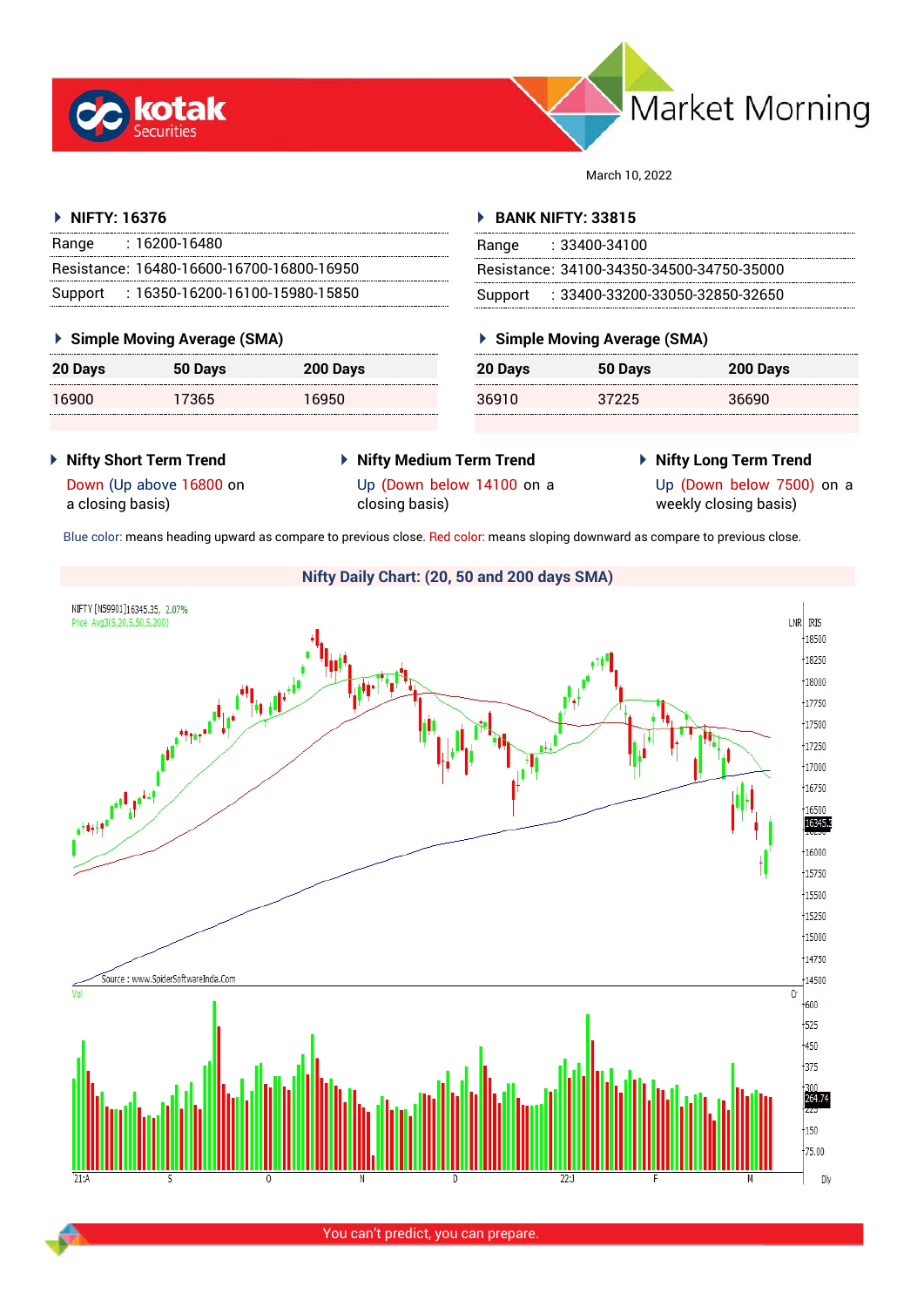## **Market Analysis**

in crude oil prices. If tensions in energy prices ease, it will be a huge positive for world economies. The OPEC+ **Nifty/Sensex Daily View:** With positive global equity markets today, we will get an even further boost from the fall team is in favor of increasing the supply of oil and if Iran also gets approval to supply crude, then it will be big positive news for the net importers of crude oil. Also, the results of the state elections will set the initial stage for the market.

On Tuesday, the market witnessed a strong rally with the Nifty rising 356 points and the Sensex up 1223 points in the benchmark indices. Among sectors, Reality, Media, Financial rose, while Metal stocks again saw profitbooking from higher levels. However, even though the market has gained momentum, India VIX has come down nominally. Today, on the day of the weekly expiry of the index options, we can see a sharp contraction in the volatility index of India only after the announcement of the election results.

16000/53365 and 16400/54900 acted as major support and resistance for the market on Tuesday. 16400/54800 and 16200/ 54000 would be key support areas for the market. At higher levels, above 16420/55000 levels, Nifty would bounce back to 16480/55200 or 16600-16800/55500-56100 levels. A close below the 15980/53000 level would be negative for the market. The market structure is suggesting that the strategy is to buy on dips.

## **RATING SCALE (PRIVATE CLIENT GROUP)**

| <b>BUY</b>             | $-$ A condition that indicates a good time to buy a stock. The exact circumstances of the signal will be determined by the indicator that an<br>analyst is using. |
|------------------------|-------------------------------------------------------------------------------------------------------------------------------------------------------------------|
| SELL                   | A condition that indicates a good time to sell a stock. The exact circumstances of the signal will be determined by the indicator that an<br>analyst is using.    |
| <b>Stop Loss Order</b> | An instruction to the broker to buy or sell stock when it trades beyond a specified price. They serve to either protect your profits or<br>limit your losses.     |

### **FUNDAMENTAL RESEARCH TEAM (PRIVATE CLIENT GROUP)**

Head of Research Auto & Auto Ancillary Transportation, Paints, FMCG Banking & Finance [shrikant.chouhan@kotak.com](mailto:shrikant.chouhan@kotak.com) arun.agarwal@kotak.com agarwal.amit@kotak.com Hemali.Dhame@kotak.com

**Jatin Damania Purvi Shah Rini Mehta K. Kathirvelu** Metals & Mining, Midcap Pharmaceuticals Research Associate Support Executive jatin.damania@kotak.com [purvi.shah@kotak.com](mailto:purvi.shah@kotak.com) rini.mehta@kotak.com [k.kathirvelu@kotak.com](mailto:k.kathirvelu@kotak.com) +91 22 6218 6440 +91 22 6218 6432 +91 80801 97299 +91 22 6218 6427

**Sumit Pokharna** Pankaj Kumar

Oil and Gas, Information Tech Construction, Capital Goods & Midcaps sumit.pokharna@kotak.com pankajr.kumar@kotak.com +91 22 6218 6438 +91 22 6218 6434

**Shrikant Chouhan Arun Agarwal Amit Agarwal, CFA Hemali Dhame** +91 22 6218 5408 +91 22 6218 6443 +91 22 6218 6439 +91 22 6218 6433

**TECHNICAL RESEARCH TEAM (PRIVATE CLIENT GROUP)**

**Shrikant Chouhan Amol Athawale Sayed Haider**

[shrikant.chouhan@kotak.com](mailto:shrikant.chouhan@kotak.com) [amol.athawale@kotak.com](mailto:amol.athawale@kotak.com) Research Associate +91 22 6218 5408 +91 20 6620 3350 [sayed.haider@kotak.com](mailto:sayed.haider@kotak.com)

+91 22 62185498

## **DERIVATIVES RESEARCH TEAM (PRIVATE CLIENT GROUP)**

+91 79 6607 2231 +91 22 6218 5497 +91 33 6615 6273

**Sahaj Agrawal Prashanth Lalu Prasenjit Biswas, CMT, CFTe** [sahaj.agrawal@kotak.com](mailto:sahaj.agrawal@kotak.com) [prashanth.lalu@kotak.com](mailto:prashanth.lalu@kotak.com) [prasenjit.biswas@kotak.com](mailto:prasenjit.biswas@kotak.com)